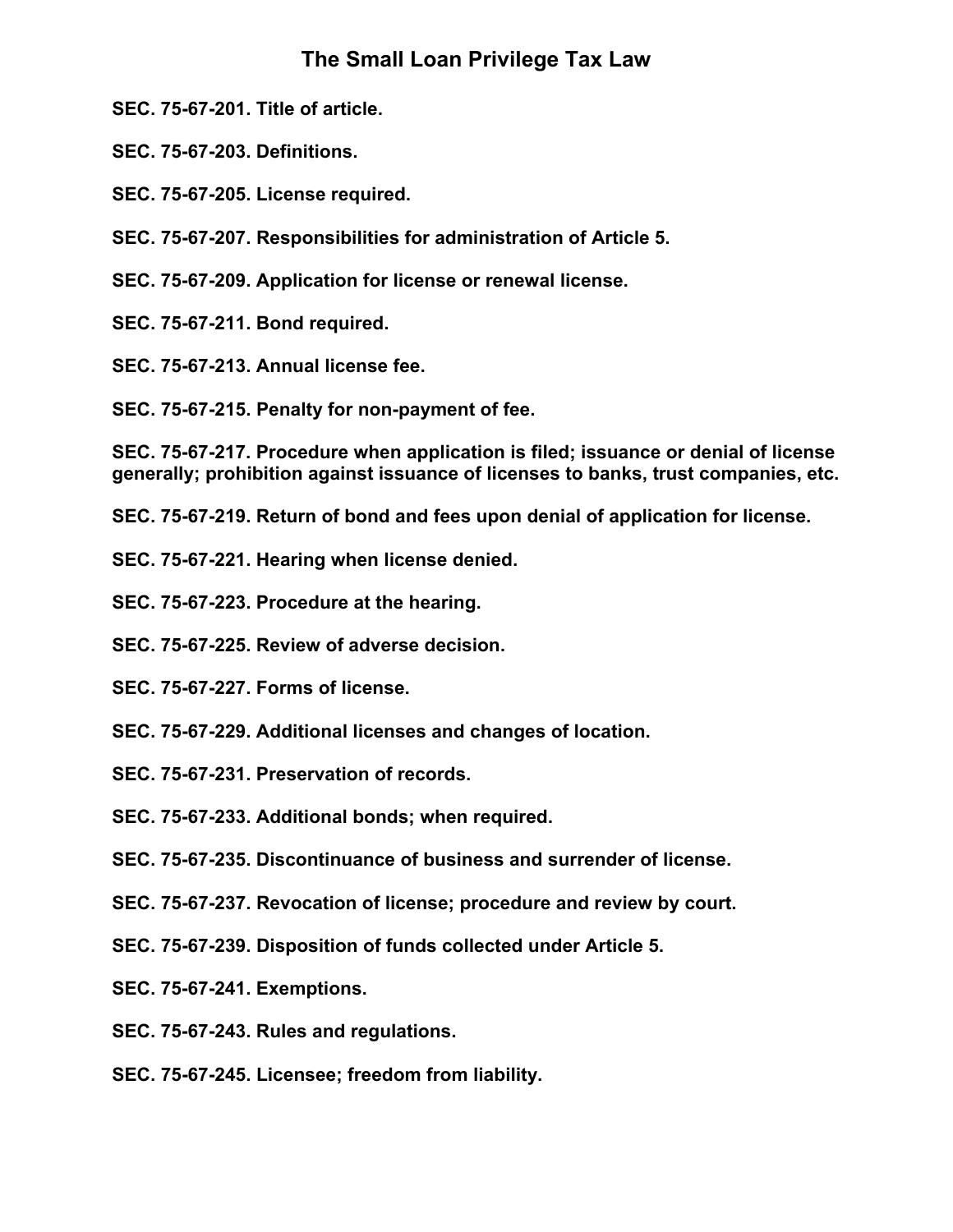## **SMALL LOAN PRIVILEGE TAX LAW**

#### **§ 75-67-201. Title of article.**

This article shall be known as and referred to as "The Small Loan Privilege Tax Law" of this state.

**Sources:** Codes, 1942, § 5591-31; Laws, 1958, ch. 168, § 1, eff from and after July 1, 1958.

#### **§ 75-67-203. Definitions.**

The following words and phrases, when used in this article, shall, for the purposes of this article have the meanings respectively ascribed to them in this section, except where the context clearly describes and indicates a different meaning:

(a) The word "person" shall mean and include every natural person, firm, corporation, copartnership, joint stock or other association or organization, and any other legal entity whatsoever;

(b) The term "licensee" shall mean and include every person, except those specifically exempt by the provisions of this article, who, in addition to any other right and powers he or it might otherwise possess, shall engage in the business of lending money, either directly or indirectly, to be paid back in monthly installments, or other regular installments for periods of more or less than one (1) month, and whether or not the lender requires security from the borrower as indemnity for the repayment of the loan;

(c) The word "commissioner" shall mean the Commissioner of Banking and Consumer Finance of the State of Mississippi;

(d) The word "department" shall mean the Department of Banking and Consumer Finance of the State of Mississippi;

(e) "Records" or "documents" means any item in hard copy or produced in a format of storage commonly described as electronic, imaged, magnetic, microphotographic or otherwise, and any reproduction so made shall have the same force and effect as the original thereof and be admitted in evidence equally with the original.

**Sources:** Codes, 1942, § 5591-32; Laws, 1958, ch. 168, § 2; Laws, 1996, ch. 423, § 6; Laws, 2000, ch. 621, § 15, eff from and after passage (approved May 23, 2000.)

## **§ 75-67-205. License required.**

No person shall engage in the business of lending money except as authorized by this article and by the Small Loan Regulatory Law [Sections 75-67-101 through 75-67-135], and without being the holder of a valid and subsisting license to engage in such business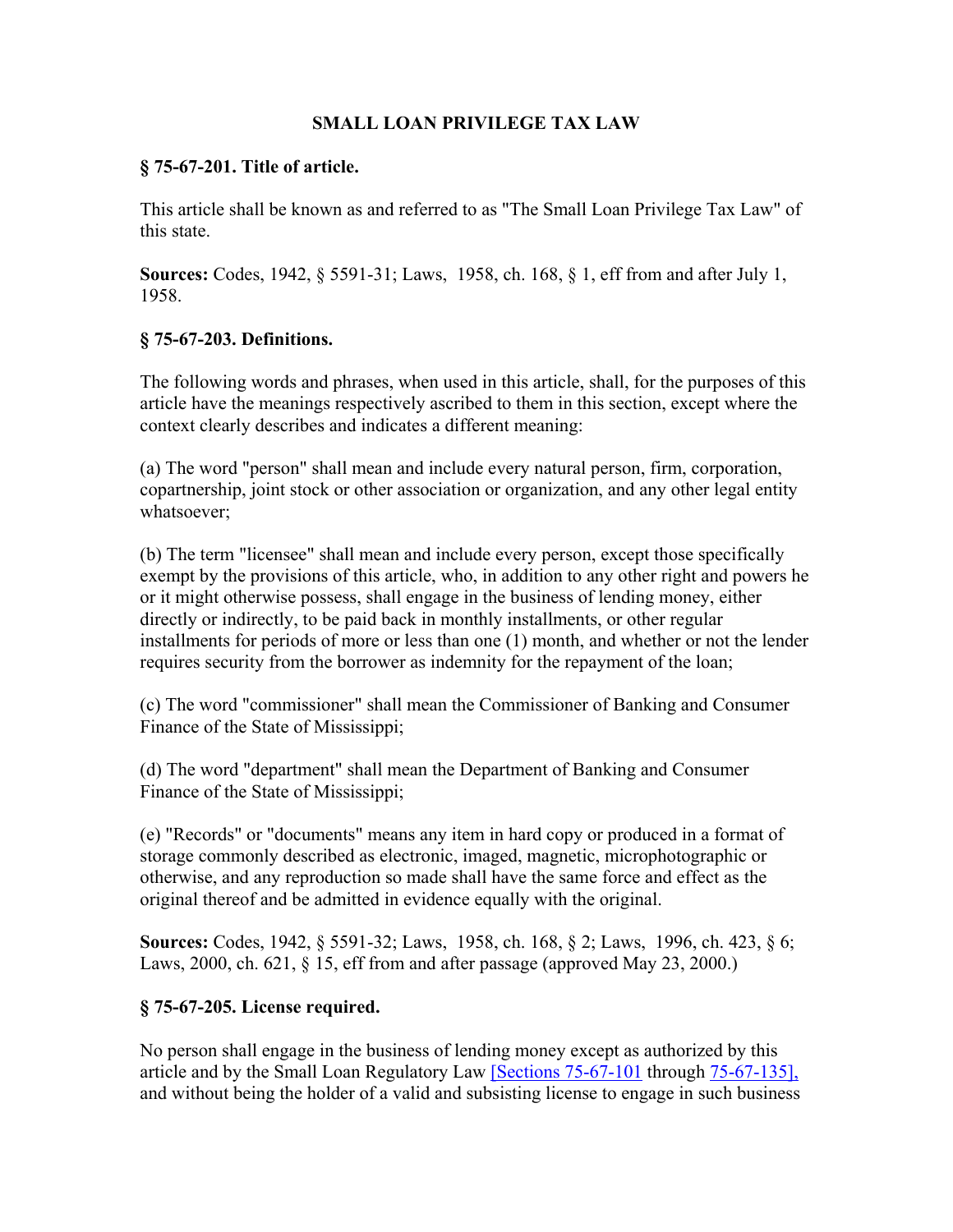as provided herein, furnishing the requisite bond as required hereby, and paying the privilege license tax imposed hereby. Every person engaged in the business of lending money as authorized by this article shall have a physical office located in the State of Mississippi. A separate license is required for each office doing business in the State of Mississippi. Any person who shall violate the provisions of this section shall be guilty of a misdemeanor and, upon conviction, shall be punished by a fine of not more than One Thousand Dollars (\$1,000.00) or by imprisonment in the county jail for not more than six (6) months, or by both such fine and imprisonment in the discretion of the court.

**Sources:** Codes, 1942, § 5591-33; Laws, 1958, ch. 168, § 3; Laws, 1996, ch. 423, § 7, eff from and after July 1, 1996.

# **§ 75-67-207. Responsibilities for administration of Article 5.**

The provisions of this article shall be enforced and administered by the state comptroller of banks and his duly authorized agents, representatives and employees.

**Sources:** Codes, 1942, § 5591-34; Laws, 1958, ch. 168, § 4, eff from and after July 1, 1958.

## **§ 75-67-209. Application for license or renewal license.**

If any person shall desire to engage in the business of lending money in the State of Mississippi, as defined herein, such person shall make a written request to the commissioner for the necessary license application form. The commissioner shall mail or deliver the license application form to the person making the request within ten (10) days after receipt of the request by the commissioner. Such person shall make application in writing to the commissioner for a license therefor prior to engaging in such business, which license application shall be made on the forms prepared and provided by the commissioner and which shall give, in addition to such other information as the commissioner may require, the following:

- (a) The full name and address of the applicant;
- (b) The municipality, county and street address where the business is to be operated;
- (c) Whether or not the applicant is an individual, partnership or corporation;
- (d) In the case of an individual, both the business and residence address of the applicant;

(e) In the case of a partnership, the names and business and residence addresses of all partners; and

(f) In the case of a corporation, the domicile thereof and the names and business and residence addresses of each officer and director thereof.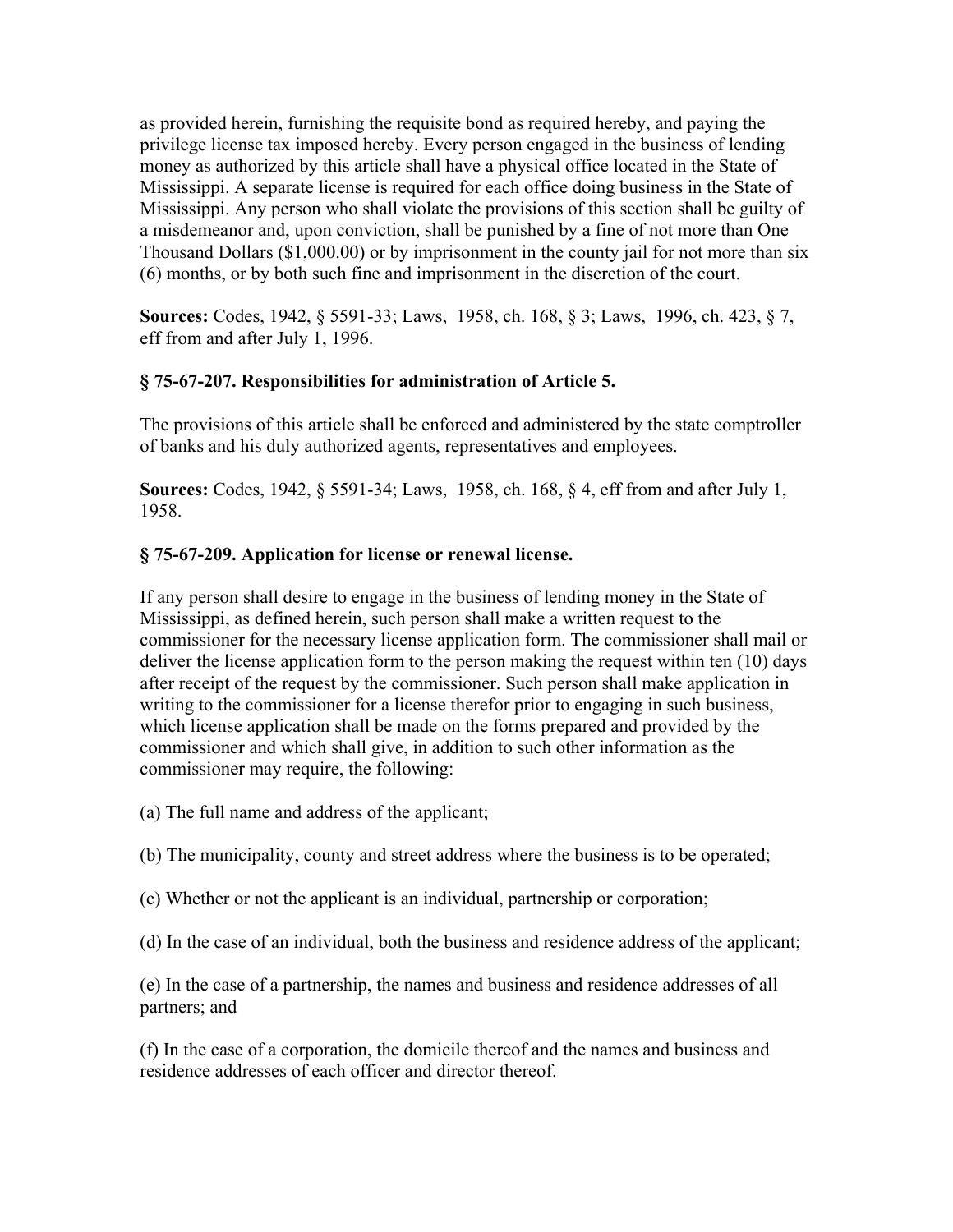All such applications shall be sworn to by the applicant, or a member of the firm in the case of a partnership, or a duly authorized officer in the case of a corporation, and there shall be presented and filed therewith an affidavit, executed before a notary public or other officer authorized to administer oaths, to the effect that the applicant will conduct his or its business in conformity to and will abide by the provisions of this article, all regulations promulgated hereunder and all other applicable statutes of the State of Mississippi.

For a renewal license, the licensee shall furnish on forms provided by the commissioner information that the business is to be continued for one (1) year; such continuation form shall be signed by the applicant, a member of the firm in the case of a partnership, or a duly authorized officer in the case of a corporation, and shall give such information as the commissioner shall require.

**Sources:** Codes, 1942, § 5591-35; Laws, 1958, ch. 168, § 5; Laws, 1991, ch. 567, § 1; Laws, 1996, ch. 423, § 8, eff from and after July 1, 1996.

# **§ 75-67-211. Bond required.**

There shall be presented and filed with such application a good and sufficient bond in the principal amount of one thousand dollars(\$1,000.00) written by some surety company authorized to do business in the State of Mississippi, which shall be subject to the approval of the comptroller. Said bond shall be payable to the State of Mississippi and shall be conditioned that the applicant will well and truly operate its business in conformity to and will abide by the laws of this state regulating the handling of loans or lending money, and all regulations promulgated by the department, and all other applicable statutes of the State of Mississippi, and will pay and discharge any and all indebtedness for which such applicant may become liable under the provisions of this article and any other applicable statutes of the State of Mississippi, to the State of Mississippi, or to any county, municipality or other political subdivision thereof, or any person, firm, or corporation whatsoever. Suits may be brought on said bond and against the surety thereon by any person having a right of action against same in the name of the State of Mississippi for the use and benefit of the person having such right of action.

**Sources:** Codes, 1942, § 5591-36; Laws, 1958, ch. 168, § 6, eff from and after July 1, 1958.

## **§ 75-67-213. Annual license fee.**

With each initial application for a license under the provisions of this article, the applicant shall pay to the commissioner at the time of making such application a license fee of Seven Hundred Fifty Dollars (\$750.00), and for renewal applications, an annual renewal fee of Four Hundred Seventy-five Dollars (\$475.00). The licenses issued under the provisions hereof shall be valid for a period of one (1) year from the date of the issuance thereof. Such fee is in addition to any other privilege tax or fee required by law. Within thirty (30) days prior to the expiration of any valid and subsisting license issued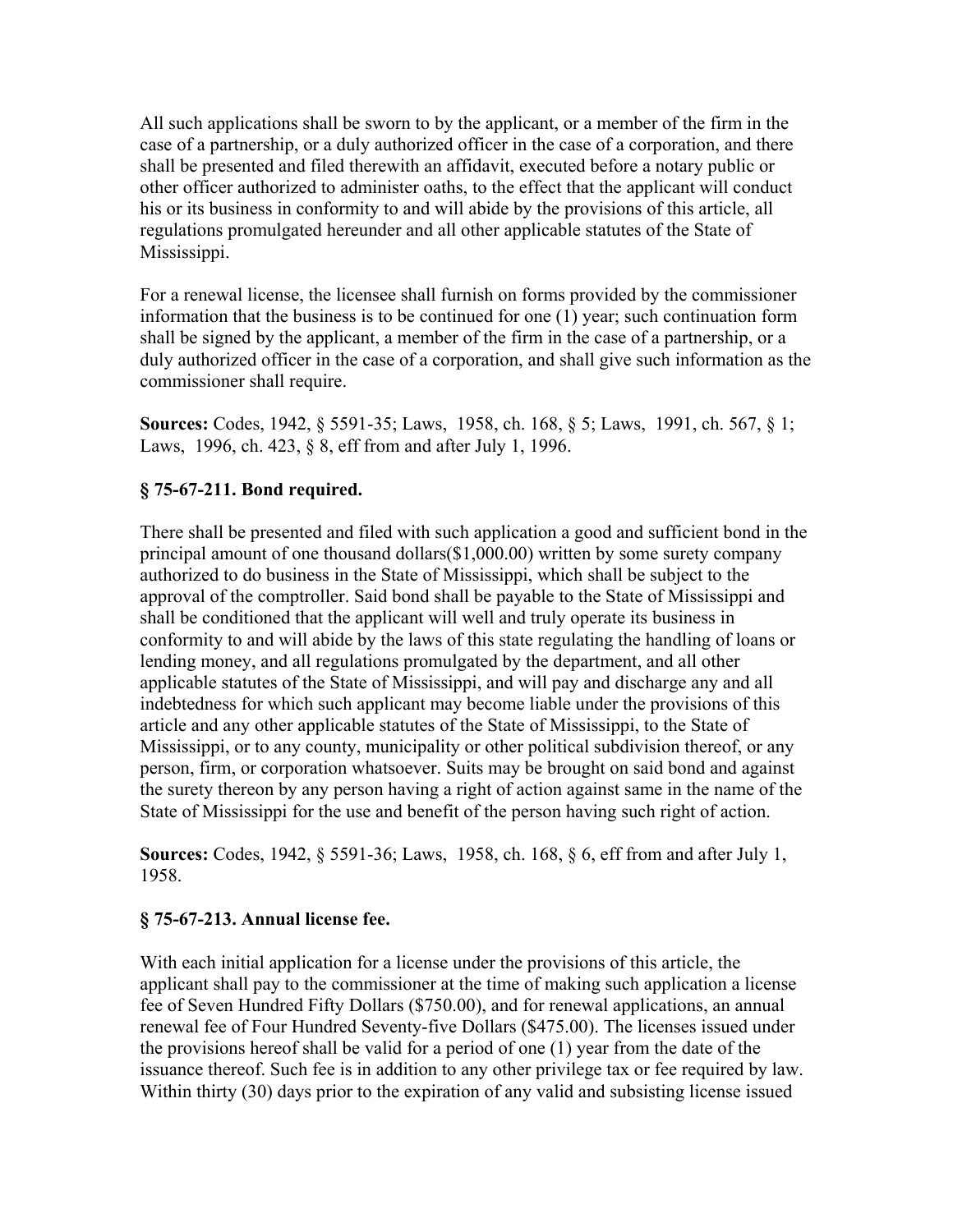hereunder, the holder thereof, if he desires to continue to engage in business in the State of Mississippi, shall file application for a new license in the same manner and under the same conditions herein provided.

**Sources:** Codes, 1942, § 5591-37; Laws, 1958, ch. 168, § 7; Laws, 1975, ch. 438; Laws, 1996, ch. 423, § 9; Laws, 2000, ch. 621, § 16, eff from and after passage (approved May 23, 2000.)

## **§ 75-67-215. Penalties.**

(1) If any person shall engage in business as provided for in this article without paying the license fee provided for herein prior to commencing business or prior to the expiration of such person's current license, as the case may be, then such person shall be liable for the full amount of such license fee plus a penalty in an amount not to exceed Twenty-five Dollars (\$25.00) for each day that the person has engaged in the business without a license or after the expiration of a license.

(2) The commissioner may, after notice and hearing as defined in Section 75-67-237 in cases of revocation of license, impose a civil penalty against any licensee if the licensee is adjudged by the commissioner to be in willful violation of the provisions of this article. The civil penalty shall not exceed Five Hundred Dollars (\$500.00) per violation and shall be deposited into the Consumer Finance Fund of the Department of Banking and Consumer Finance. Any licensee who has been imposed a civil penalty by the commissioner may, within twenty (20) days after such fine is imposed, appeal to the circuit court of the county where the business is being conducted, as in cases from an order of a lesser tribunal. The trial on appeal shall be de novo.

**Sources:** Codes, 1942, § 5591-38; Laws, 1958, ch. 168, § 8; Laws, 2000, ch. 621, § 17, eff from and after passage (approved May 23, 2000.)

# **§ 75-67-217. Procedure when application is filed; issuance or denial of license generally; prohibition against issuance of licenses to banks, trust companies, etc.**

When any application is filed for a license under the provisions of this article and the requisite fee is paid and the necessary bond furnished, the commissioner shall make an investigation for the purpose of determining whether or not the financial responsibility, previous experience, character and general fitness of the applicant (including the members thereof if the applicant is a firm, partnership or association, and the officers and directors thereof, if the applicant is a corporation) are such as to merit the respect and confidence of the community in which the business is to be operated and to warrant the belief that the business will be operated honestly, fairly, efficiently and in compliance with the provisions of the applicable laws of this state, and the regulations promulgated by the department. For applications both for original licenses and for renewal licenses, the commissioner shall make a determination either to approve or to disapprove the issuance of the license, and his determination shall be conveyed in writing to the applicant within sixty (60) days after the date the application is received by the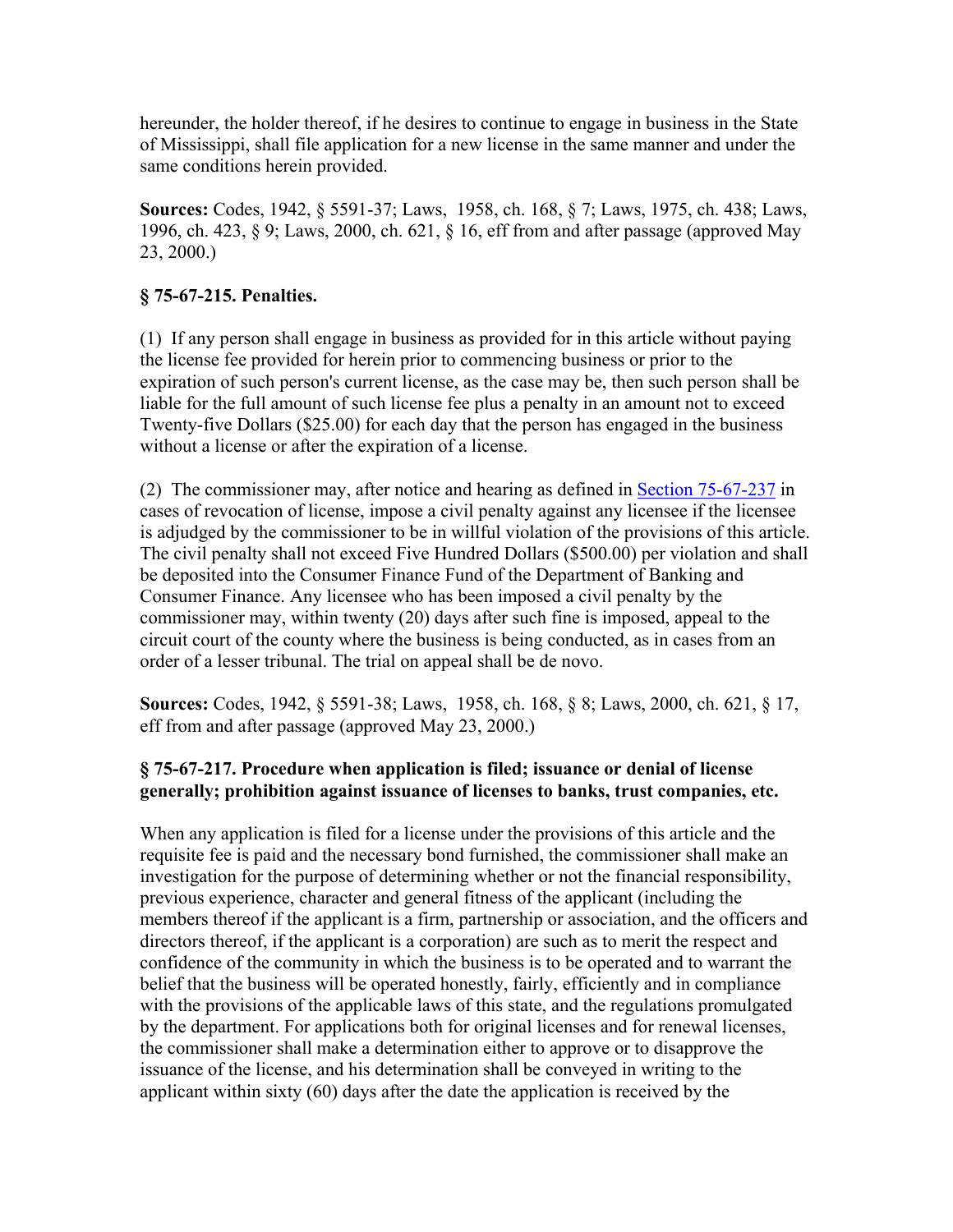commissioner. If such determination shall be in the affirmative, then the commissioner shall thereupon issue to the applicant a license, in such form as the commissioner may deem proper, for the operation of such business at the location stated in the application, which license shall be valid for a period of one (1) year. If the application is denied, the commissioner shall give written notice of the denial to the applicant, together with the reason or reasons for the denial. If the commissioner does not issue the license or give written disapproval of the issuance of the license within the required sixty-day period, the license shall be deemed approved and issued effective the next calendar day. In all cases where the proper application for a renewal license shall be filed, it shall be lawful for the applicant to operate his business while the application is pending before the commissioner and until the license has been issued or the application has been rejected, as provided in this section. No license under the Small Loan Privilege Tax Law shall be granted to a bank, savings bank, trust company, savings and loan association, building and loan association insurance company, credit union or pawnbroker.

**Sources:** Codes, 1942, § 5591-39; Laws, 1958, ch. 168, § 9; Laws, 1974, ch. 564, § 5; Laws, 1991, ch. 567, § 2, eff from and after July 1, 1991.

## **§ 75-67-219. Return of bond and fees upon denial of application for license.**

When any application for a license is denied, the commissioner shall return to the applicant the bond furnished by him and shall also return to the applicant one-half  $(1/2)$ of the license fee paid by him, the remaining one-half (1/2) thereof to be retained by the commissioner, to be disposed of as are all other collections made by the commissioner under the provisions of the Small Loan Law [Sections 75-67-101 to 75-67-135] of this state.

**Sources:** Codes, 1942, § 5591-40; Laws, 1958, ch. 168, § 10; Laws, 1991, ch. 567, § 3, eff from and after July 1, 1991.

#### **§ 75-67-221. Hearing when license denied.**

When any application for a license is denied, the applicant shall have the right to a hearing thereon by and before the comptroller by filing, within thirty (30) days after the date of the receipt of the notification of denial, a written petition with the comptroller requesting such hearing. Upon the filing of any such request, the comptroller shall fix a date for the hearing, which date shall not be later than thirty (30) days from the date of the filing of the request, and notice shall be given to the public of the fact that such hearing will be held by the publication of a notice in some newspaper published in the county where the business is proposed to be conducted not less than ten (10) days before the date of the hearing, which notice shall specify the date, time, place and purpose of the hearing.

**Sources:** Codes, 1942, § 5591-41; Laws, 1958, ch. 168, § 11; Laws, 1985, ch. 309, eff from and after passage (approved March 8, 1985).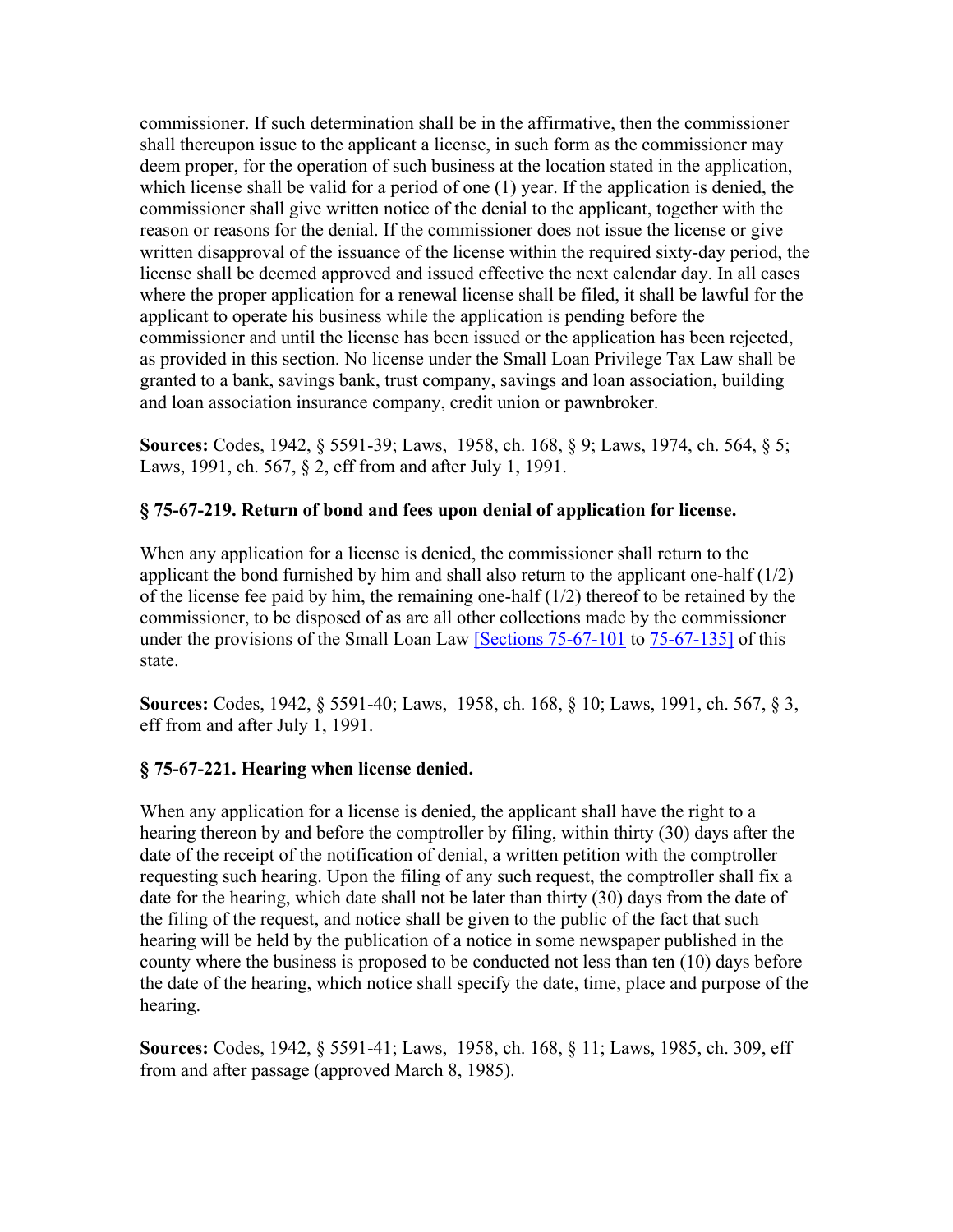#### **§ 75-67-223. Procedure at the hearing.**

All such hearings shall be held and conducted in the office of the comptroller, and the applicant and any and all other interested persons may appear and present such evidence as shall be relevant and material and the comptroller may cause the production and presentation of such evidence as he may deem relevant and material. At all such hearings, the applicant shall have the right to be represented by counsel and to examine and crossexamine any and all witnesses that may testify at such hearing. For the purpose of compelling the attendance of witnesses at such hearing, the comptroller shall have the power to issue subpoenas therefor in the same manner as subpoenas are issued in circuit courts. All witnesses who shall testify at any such hearing shall be sworn in the same manner as witnesses are sworn in the circuit courts and shall be subject to penalties for perjury as is otherwise provided under the laws of this state.

**Sources:** Codes, 1942, § 5591-42; Laws, 1958, ch. 168, § 12, eff from and after July 1, 1958.

## **§ 75-67-225. Review of adverse decision.**

At all such hearings the comptroller shall cause the evidence presented to be taken down and a record made thereof and he shall make a written finding and decision with reference to the question presented and shall cause same to be included in the record. The original of said record shall be kept as a permanent record by the comptroller and a copy thereof shall be furnished to the applicant. If the application for the license shall be denied by the comptroller as a result of such hearing, the applicant may, within ten (10) days from the date of denial, obtain a review of such denial by a writ of certiorari to the circuit court of the county where said business is proposed to be conducted, as by law in such cases made and provided. The review by said court shall be on the record made before the comptroller and copies of all applications, bonds and other papers and documents of every kind filed with the comptroller in connection with the application, and said hearing shall be included in said record along with the transcript of the evidence.

**Sources:** Codes, 1942, § 5591-43; Laws, 1958, ch. 168, § 13, eff from and after July 1, 1958.

## **§ 75-67-227. Forms of license.**

The license shall be in such form as the commissioner may prescribe and, in addition to such other information as the commissioner may deem proper, it shall set forth the name and address of the licensee, and such license shall be kept conspicuously posted in the licensee's place of business. Such licenses shall not be transferable or assignable.

**Sources:** Codes, 1942, § 5591-44; Laws, 1958, ch. 168, § 14; Laws, 1985, ch. 344; Laws, 1996, ch. 423, § 10, eff from and after July 1, 1996.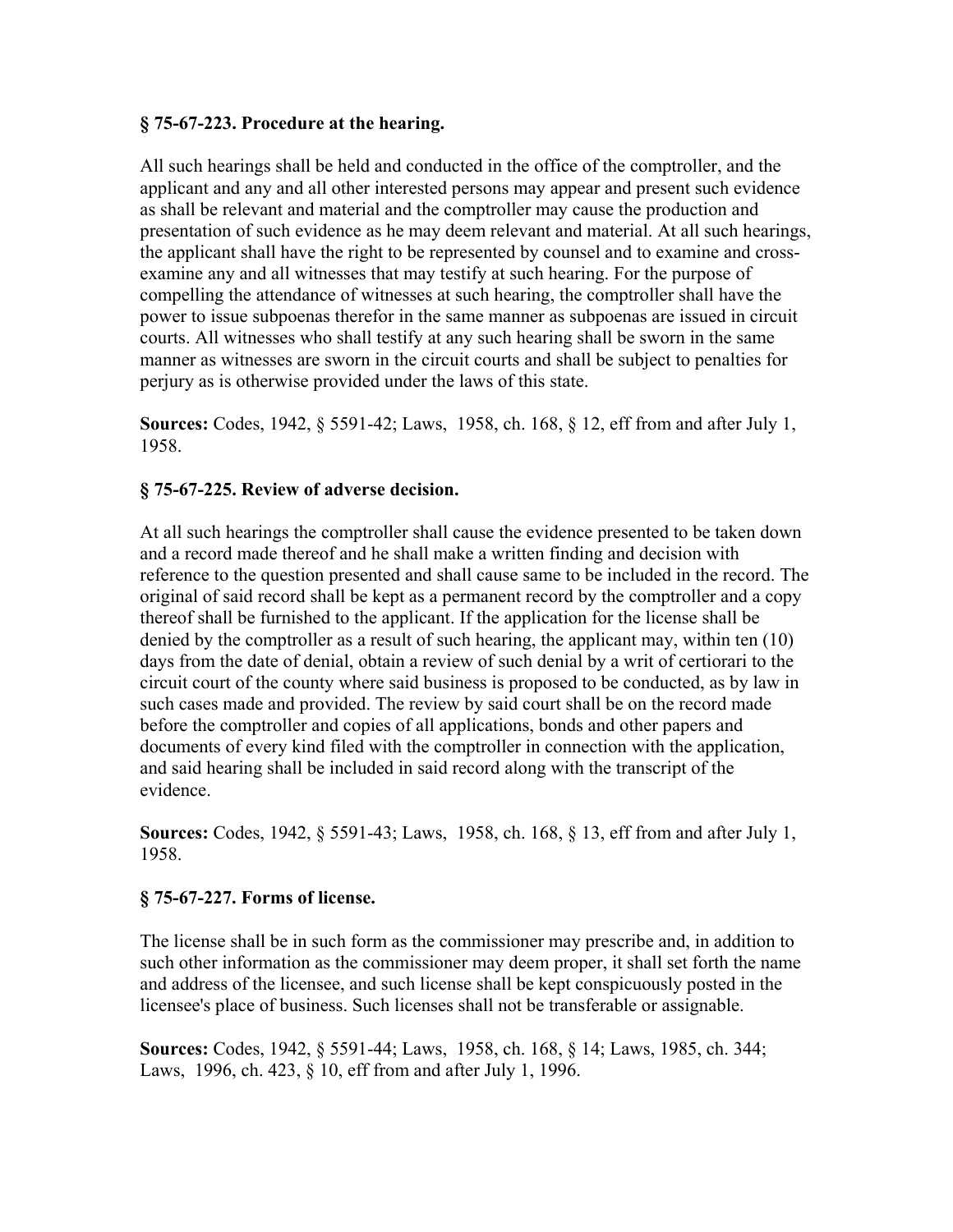#### **§ 75-67-229. Additional licenses and changes of location.**

Not more than one (1) place of business shall be operated or maintained under the same license, but the commissioner may issue separate licenses to the same licensee for different and separate places of business upon compliance with all of the provisions of this article governing the issuance of licenses with respect to each separate license. If any licensee shall desire to change his place of business within the same municipality during the period for which the license is valid, he shall make written application therefor to the commissioner who shall issue a new license for the unexpired portion of the year showing the new location of the business. However, nothing herein shall authorize or permit a change in the place of business of a licensee to a location outside of the original municipality.

**Sources:** Codes, 1942, § 5591-45; Laws, 1958, ch. 168, § 15; Laws, 2000, ch. 621, § 18, eff from and after passage (approved May 23, 2000.)

## **§ 75-67-231. Preservation of records.**

All applications, bonds, records and other papers and documents filed with the commissioner in connection with applications for an issuance of all licenses shall be preserved by the commissioner as a permanent record in his office, and shall be available to the public in accordance with the Mississippi Public Records Act (Section 25-61-1, et seq., Mississippi Code of 1972); however, all files on licensees, as defined in Section 75- 67-103, Mississippi Code of 1972, who have ceased business under the Small Loan Regulatory Law (Sections 75-67-101 through 75-67-135, Mississippi Code of 1972) and the Small Loan Privilege Tax Law (Sections 75-67-201 through 75-67-243, Mississippi Code of 1972) shall be maintained in accordance with retention periods established by the State Records Committee.

**Sources:** Codes, 1942, § 5591-46; Laws, 1958, ch. 168, § 16; Laws, 1994, ch. 320, § 7, eff from and after July 1, 1994.

## **§ 75-67-233. Additional bonds; when required.**

If the comptroller shall find, at any time, that any bond filed with him by a licensee under the provisions of this article is insecure for any reason, or if same has been exhausted, the comptroller shall require an additional bond in the amount of one thousand dollars (\$1,000.00) conditioned as provided by this article. If, after ten (10) days' written notice by the comptroller, any licensee shall fail, neglect or refuse to furnish such additional bond, the license held by such persons shall be forthwith cancelled by the comptroller. Notice of all suits filed against licensee and the surety on his bond shall be given the comptroller at the time of the institution thereof, and notice of the result or outcome of all such suits shall be given the comptroller within ten (10) days after the termination thereof.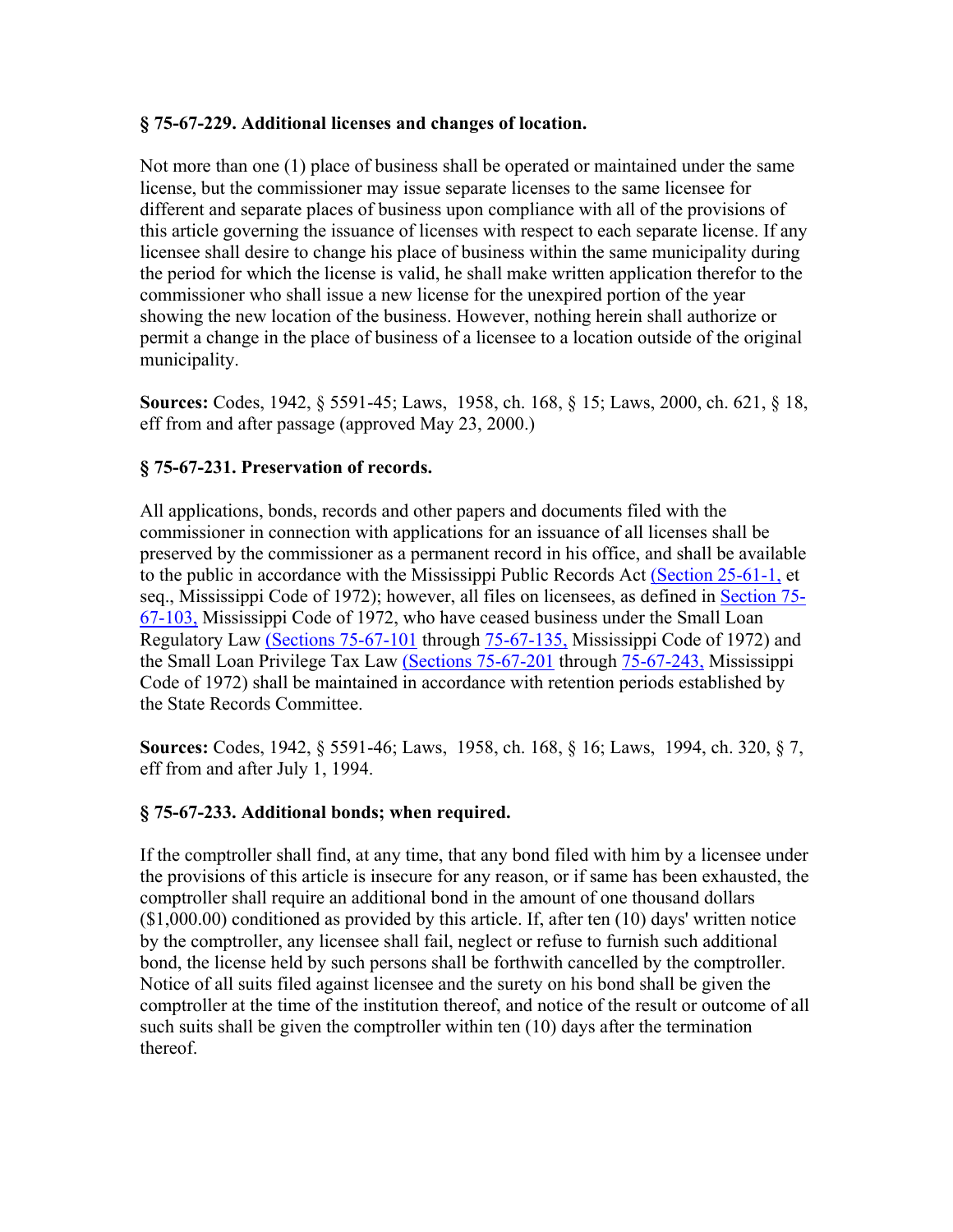**Sources:** Codes, 1942, § 5591-47; Laws, 1958, ch. 168, § 17, eff from and after July 1, 1958.

#### **§ 75-67-235. Discontinuance of business and surrender of license.**

Any person holding a license under the provisions of this article may discontinue his business by giving the comptroller written notice thereof and surrendering his license to the comptroller, but such action shall in nowise relieve the licensee or the surety on his bond from any liability which may have accrued or existed at the time of the surrender of such license nor shall impair or affect the obligation of any lawful pre-existing contract between the licensee and any other person, firm or corporation.

**Sources:** Codes, 1942, § 5591-48; Laws, 1958, ch. 168, § 18, eff from and after July 1, 1958.

#### **§ 75-67-237. Revocation of license; procedure and review by court.**

The commissioner may, if he be of the opinion that reasonable grounds exist to believe that a licensee has willfully violated any of the provisions of this article, or the Small Loan Regulatory Law [Sections 75-67-101 to 75-67-135], or any regulation of the commissioner made under the authority of either, or any other applicable statute of this state, upon written notice to the licensee distinctly specifying the charges against him, cite the licensee to appear before him to show cause why his license should not be revoked. Such notice shall fix the date, time and place of the hearing, which hearing shall not be held less than ten (10) days from the date of such notice. At such hearing the licensee shall have the right to be heard either in person or by counsel, to produce witnesses in his behalf, and to examine and cross-examine all witnesses who may testify.

If, after the hearing, the commissioner finds that the licensee has been guilty of willfully violating any provision of this article, or the Small Loan Regulatory Law [Sections 75- 67-101 to 75-67-135], or any regulations made by the commissioner under the authority of either, or any other applicable statute of the State of Mississippi, the commissioner shall forthwith revoke the license involved; otherwise, the proceedings shall be dismissed. At all such hearings, the commissioner shall cause the evidence to be taken down and a record made thereof and he shall make a written finding and decision and shall cause same to be included in the record. The original of the record shall be retained by the commissioner and a copy thereof shall be furnished to the licensee. Any licensee whose license is revoked by the commissioner may, within twenty (20) days after such revocation, appeal to the circuit court of the county where the business is being conducted, as in cases of appeal from an order of a lesser tribunal. The trial on appeal shall be de novo.

Any licensee who is exempt from liability for an act or omission under Section 75-67-245 shall not have his license revoked under this section for the same act or omission.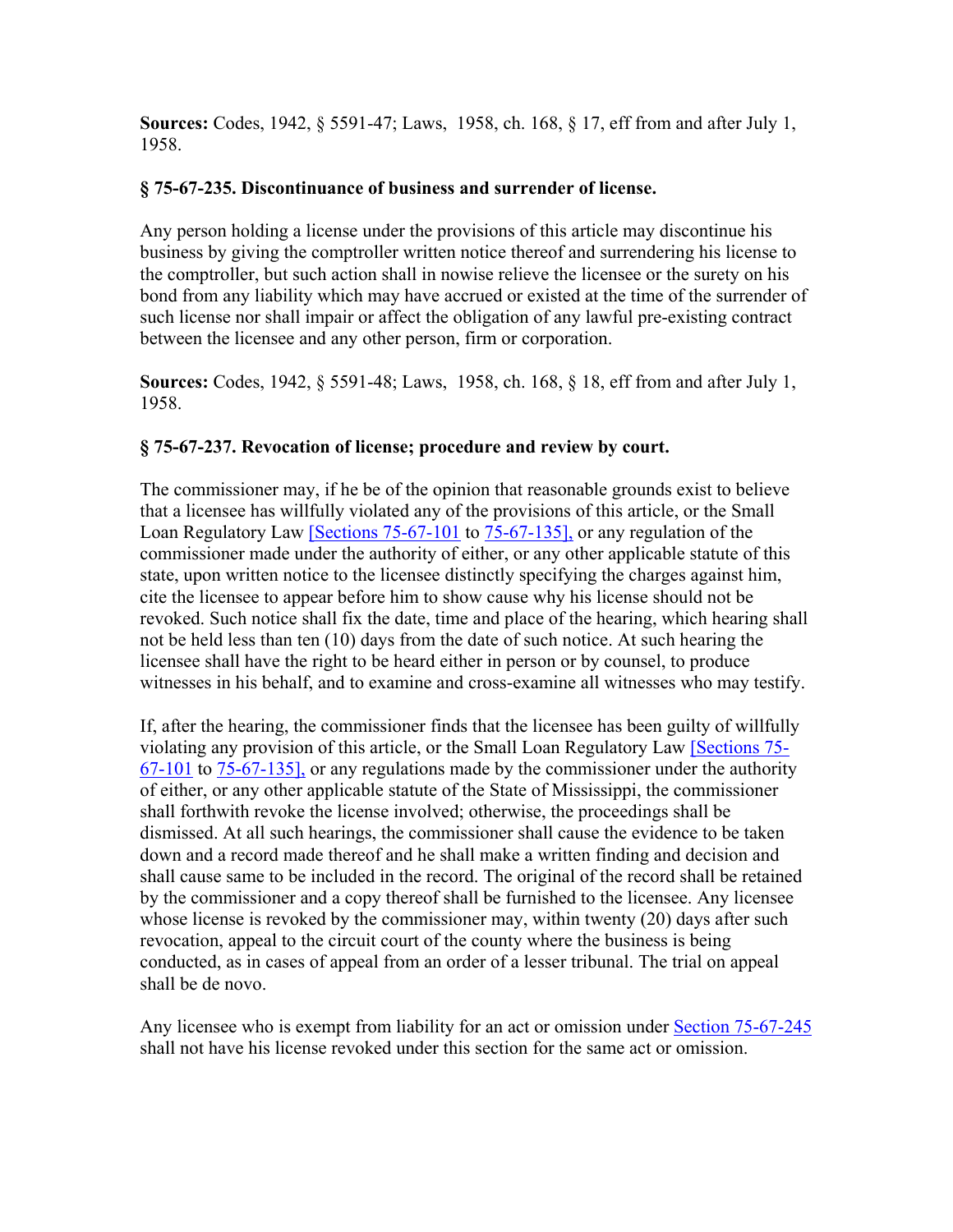**Sources:** Codes, 1942, § 5591-49; Laws, 1958, ch. 168, § 19; Laws, 1997, ch. 332, § 17, eff from and after passage (approved March 17, 1997).

## **§ 75-67-239. Disposition of funds collected under Article 5.**

All fees, license tax and penalties provided for in this article which are payable to the commissioner shall, when collected, be deposited in a special and separate fund to be known as the "Consumer Finance Fund" and shall be expended by the commissioner solely and exclusively for the purpose of administering and enforcing the provisions of this article and the "Small Loan Regulatory Law" (Sections 75-67-101 to 75-67-135).

**Sources:** Codes, 1942, § 5591-50; Laws, 1958, ch. 168, § 20; Laws, 1985, ch. 345, § 4, eff from and after July 1, 1985.

# **§ 75-67-241. Exemptions.**

This article shall not apply to any person, firm, partnership, corporation or association doing business under any of the laws of this state relating to banks, savings banks, trust companies, building and loan associations, insurance companies, credit unions or pawnbrokers; nor shall this article apply to any person, firm, partnership, corporation or association concerning loans made to the employees or farm tenants of such person, firm, partnership or corporation or association; nor to loans or advances made to be used in or in the furtherance of farming or agricultural operations; nor to loans insured or guaranteed by the United States or any of its agencies; nor to persons, firms, partnerships, associations or corporations making loans only secured by real estate; nor to dealers and sellers or purchasers of conditional sales or retained title contracts on real or personal property; nor a member of an affiliated group as defined by Section 1504 of the Internal Revenue Code of 1986, as amended, on May 24, 1995, with respect to loans made by one member of the affiliated group to another and who is not otherwise engaged in the business of loaning money secured by tangible personal property; nor an occasional lender not regularly engaged in the business of lending money, but such lender shall be governed by the usury statutes of this state.

**Sources:** Codes, 1942, § 5591-51; Laws, 1958, ch. 168, § 21; Laws, 1995, ch. 457, § 2; Laws, 1996, ch. 423, § 11, eff from and after July 1, 1996.

## **§ 75-67-243. Rules and regulations.**

The commissioner shall have the power and authority to adopt, promulgate and issue such rules and regulations, not inconsistent with this article, or any other statute of the State of Mississippi, as he shall deem necessary for the purpose of the administration of this article. A copy of every rule and regulation promulgated by the commissioner shall be filed in accordance with the Administrative Procedures Law, Section 25-43-1 et seq.

**Sources:** Codes, 1942, § 5591-52; Laws, 1958, ch. 168, § 22; Laws, 1996, ch. 423, § 12, eff from and after July 1, 1996.